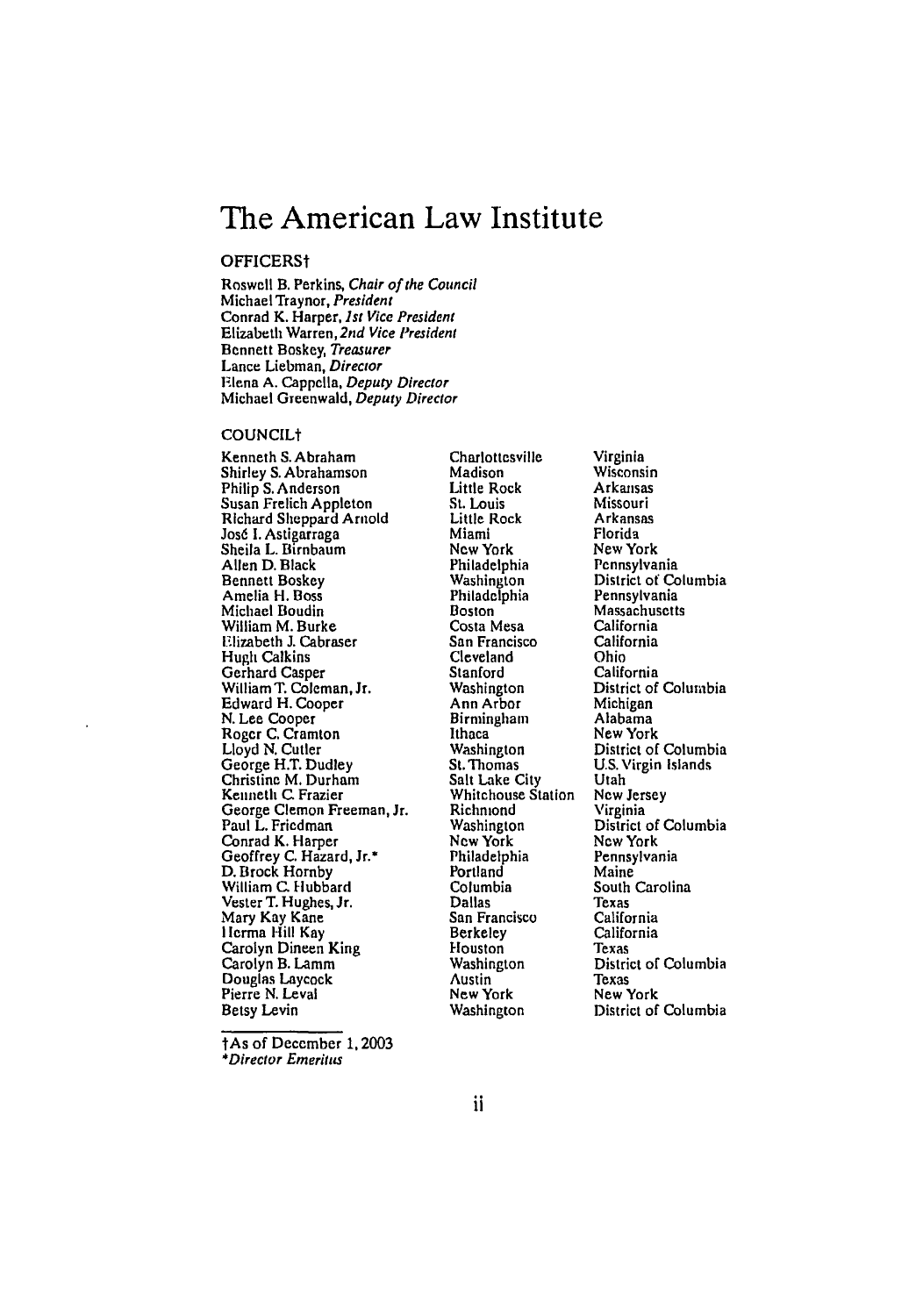Hans A. Linde Martin Lipton Myles V. Lynk Robert MacCrate Margaret H. Marshall John J. McKetta, III Vincent L. McKusick Daniel **J.** Meltzer Robert H. Mundheim Kathryn A. Oberly Roswell B. Perkins Harvey S. Perlman Ellen Ash Peters Louis H. Pollak Roberta **C.** Ramo Mary M. Schroeder Sherwin P. Simmons Wm. Reece Smith, Jr. Robert **A.** Stein John T. Subak Michael Traynor Bill Wagner Patricia M. Wald Elizabeth Warren William H. Webster George Whittenburg Herbert **P** Wilkins James H. Wilson,Jr. Diane P. Wood

#### *Emeritus Council* Members

William H. Erickson Thomas E. Fairchild Nicholas deB. Katzenbach Hale McCown Ernest J. Sargeant Lawrence E. Walsh

Salem New York Tempe New York Boston Austin Portland Cambridge New York New York New York Lincoln Hartford Philadelphia Albuquerque Phoenix Miami Tampa Chicago Boca Grande San Francisco Tampa Washington Cambridge Washington **Amarillo** Boston Atlanta Chicago

Denver Madison Princeton Yellow Springs Boston Oklahoma City Oregon New York Arizona New York Massachusetts Texas Maine Massachusetts New York New York New York Nebraska Connecticut Pennsylvania New Mexico Arizona Florida Florida Illinois Florida California Florida District of Columbia Massachusetts District of Columbia Texas Massachusetts Georgia Illinois

Colorado Wisconsin **New** Jersey Ohio Massachusetts Oklahoma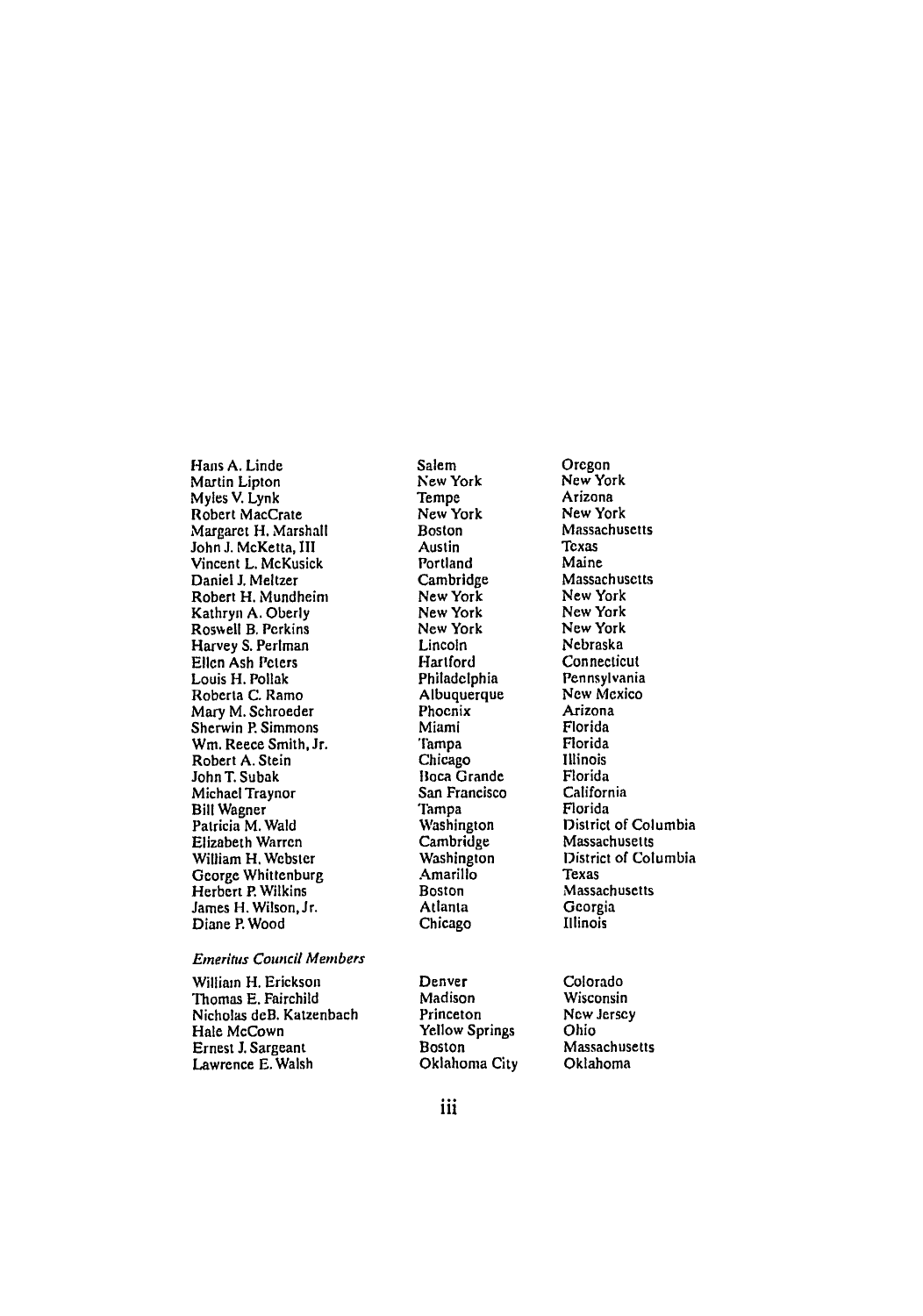## REPORTER

JOHN B. OAKLEY, University of California at Davis School of Law, Davis, California

## ADVISERS\*

BENNETT BOSKEY, Washington, District of Columbia

Louis R. COHEN, Washington, District of Columbia [from 2000]

- EDWARD H. COOPER, The University of Michigan Law School, Ann Arbor, Michigan
- WILLIAM A. FLETCHER, United States Court of Appeals for the Ninth Circuit, San Francisco, California

RicilARD D. FREER, Emory University School of Law, Atlanta, Georgia

- SUSAN P. GRABER, Judge, United States Court of Appeals for the Ninth Circuit, Portland, Oregon
- GARY GRINDLER, Washington, District of Columbia [to 2000]
- PATRICIA M. HYNES, New York, New York
- ROBIN JACOBSOHN, Washington, District of Columbia [from 2000]
- RENÉE M. LANDERS, Boston, Massachusetts
- DAVID F. LEvi, Judge, United States District Court for the Eastern District of California, Sacramento, California
- VINCENT L. McKUSICK, Portland, Maine; Retired Chief Justice, Supreme Judicial Court of Maine **[to** 2000]
- DANIEL J. MELTZER, Harvard University Law School, Cambridge, Massachusetts
- RONALD L. OLSON, Los Angeles, California
- THOMAS R. PHILLIPS, Chief Justice, Texas Supreme Court, Austin, Texas
- MARY KRISTINA PICKERING, Las Vegas, Nevada
- Louis H. POLLAK, Judge, United States District Court for the Eastern District of Pennsylvania, Philadelphia, Pennsylvania
- DOLORES KORMAN SLOVITER, Judge, United States Court of Appeals for the Third Circuit, Philadelphia, Pennsylvania [from 1999]
- **JOSEPH** F. SPANIOL, JR., Bethesda, Maryland
- JOAN E. STEINMAN, Chicago-Kent College of Law, Illinois Institute of Technology, Chicago, Illinois
- PATRICIA M. WALD, Judge, International Criminal Tribunal for the Former Yugoslavia, The Hague, Netherlands; formerly Judge, United States Court of Appeals for the District of Columbia Circuit, Washington, District of Columbia

OStatus as of May **17,2001**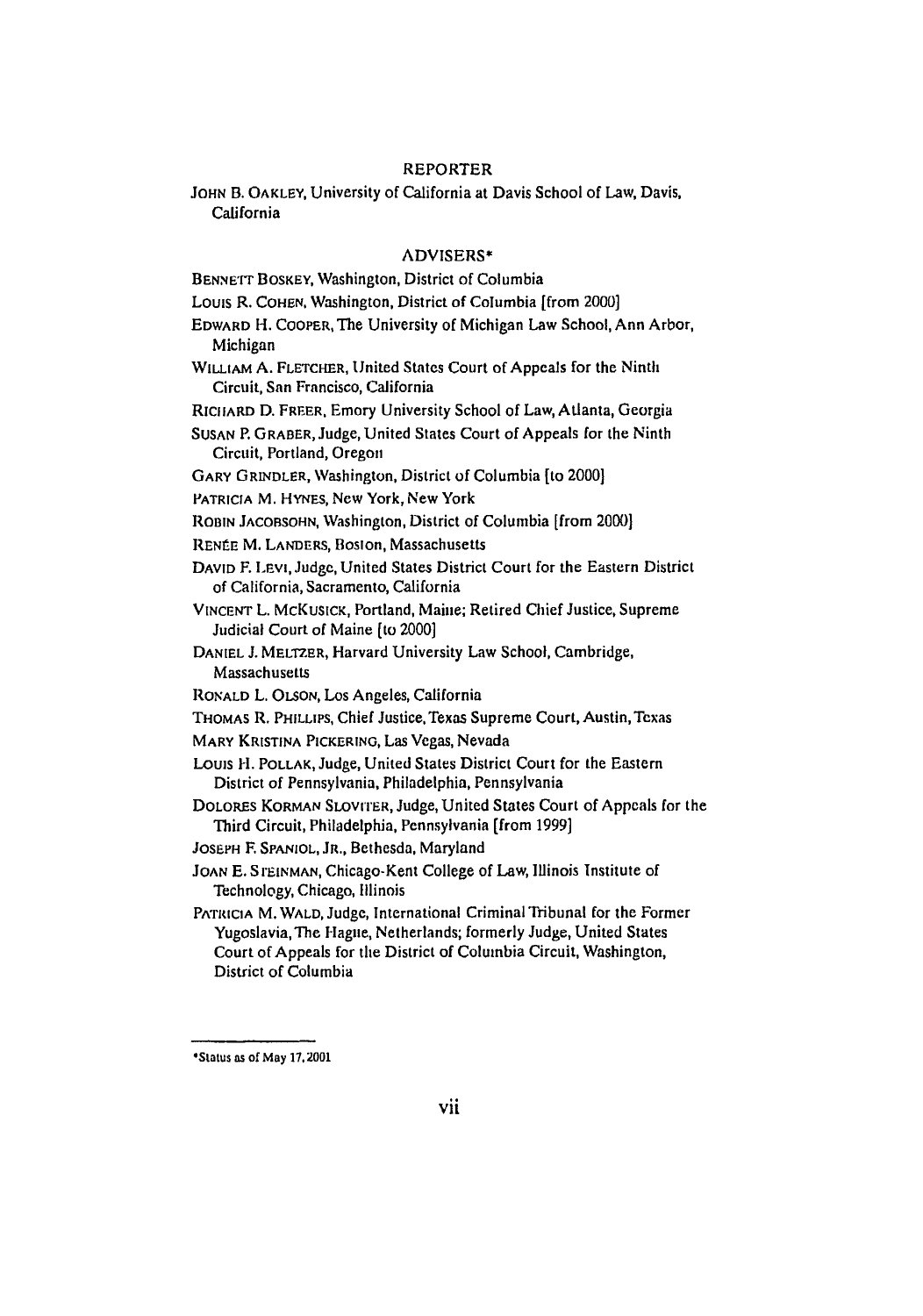#### EX **OFFICIO**

ROSWELt B. PERKINS, New York, New York Chair of the Council, The American Law Institute

CHARLES ALAN WRIGHT, Austin, Texas *President, The American Law Institute [to 2000]*

**MICHAEL** TRAYNOR, San Francisco, California *President, The American Law Institute [from 2000]*

GEOFFREY **C.** HAZARD, JR., Philadelphia, Pennsylvania Director, The *American Law Institute* [to *1999]*

**LANCE** LIEBmAN, New York, Ncw York *Direr for, The American Law Institute [from 1999]*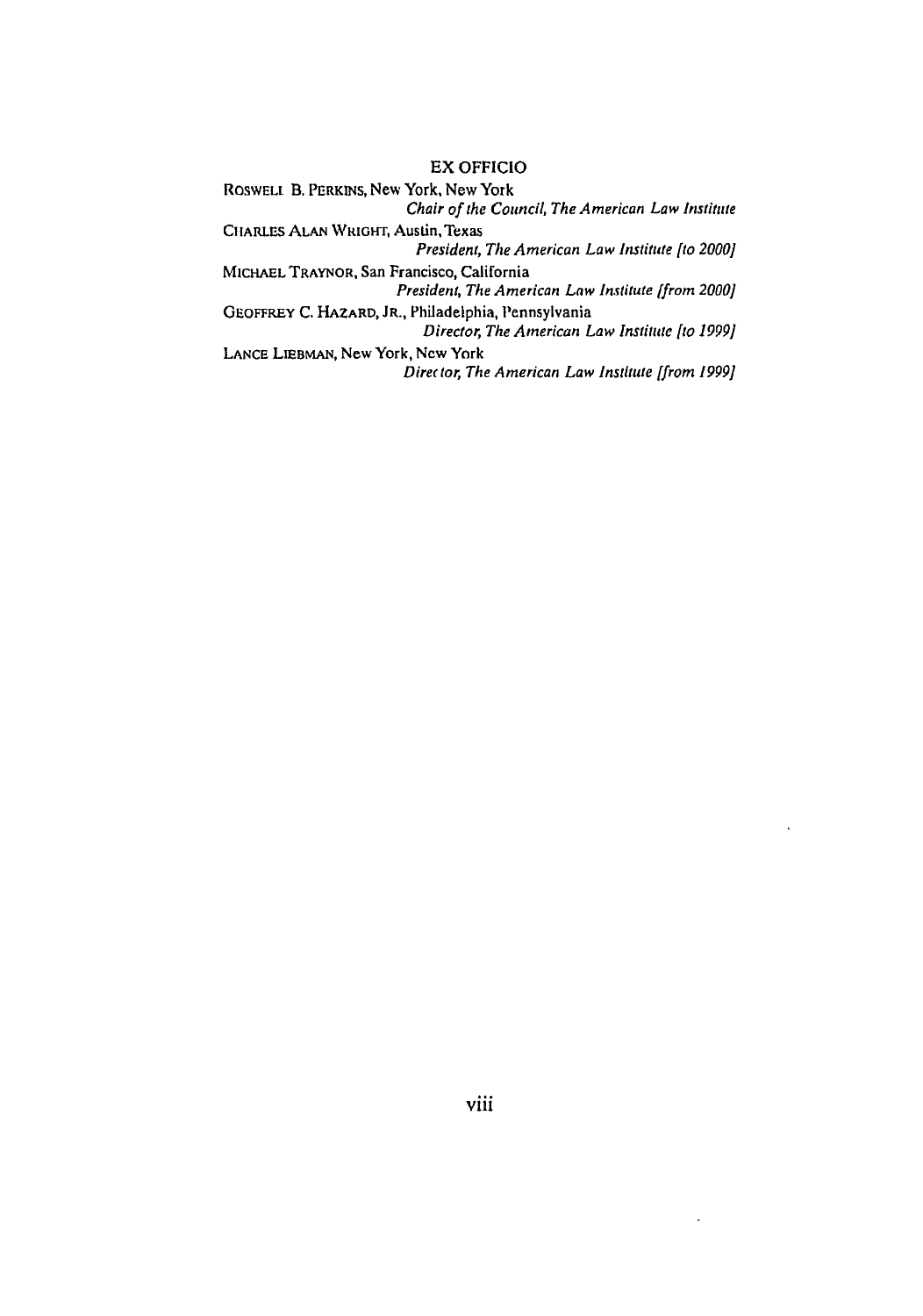## MEMBERS CONSULTATIVE GROUP

### (as of March **28,2001)**

**CHARLES** W. ADAMS, Tulsa, Oklahoma IRWIN M. ALTERMAN, Troy, Michigan JAMES **G.** APPLE, Washington, **D.C.** DAVID **ASHI.EY** BAGWELL, Mobile, Alabama THOMAS **E.** BAKER, Des Moines, Iowa **STEVEN** K. **BALMAN,** Tulsa, Oklahoma WILLIAM T. BARKER, Chicago. Illinois G. ROBERT BLAKEY, Notre Dame, Indiana **SUSAN** Low BLOCH, Washington, **D.C. SANFORD** L. BOHRER, Miami, Florida ROBERT G. **BONE,** Boston, Massachusetts KAREN KENNEDY BROWN, United States Bankruptcy Court for the Southern District of Texas, Houston, Texas KATHLEEN B. BURKE, Cleveland, Ohio ROBERT L. BYER, Pittsburgh, Pennsylvania Jost A. CARDENAS, Phoenix, Arizona ROBERT C. CASAD, Lawrence, Kansas WILLIAM RICHARD **CASTO,** Lubbock, Texas NORMAN J. CHACHKIN, New York, New York YEE WAH CHIN, New York, New York FRANK PHILLIP CIHLAR, Washington, **D.C.** MICHAEL MARKS **COHEN,** New York, New York

TERESA STANTON COLLETr, Houston, Texas DENISE D. COLLIERS, Philadelphia, Pennsylvania JULIAN A. COOK, JR., United States District Court for the Eastern District of Michigan, Detroit, Michigan MICHAEL **D.** COPER, Canberra, Australia JAMES B. CRAVEN **II,** Durham, North Carolina STEWART **UALZELL,** United States District Court for the Eastern District of Pennsylvania, Philadelphia, Pennsylvania LAURIE WEBB DANIEL, Atlanta, Georgia **ANTHONY E.** DIRESTA, Washington, D.C. GORDON L. DOERFER, Trial Court of Massachusetts, Superior Court Department, Boston, Massachusetts DONALD L. DOERNBERG, White Plains, New York MITCHELL F. DOLIN, Washington, D.C. C. WILSON DuBOSE, Madison, Georgia DAVID **N. ELLENHORN,** New York, New York **C.** RONALD ELLINGTON, Athens, Georgia KEITH P. ELLISON, United States District Court for the Southern District of Texas, Laredo, Texas HENRY F. FIELD, Framingham, Massachusetts **JILL** FISCH, New York, New York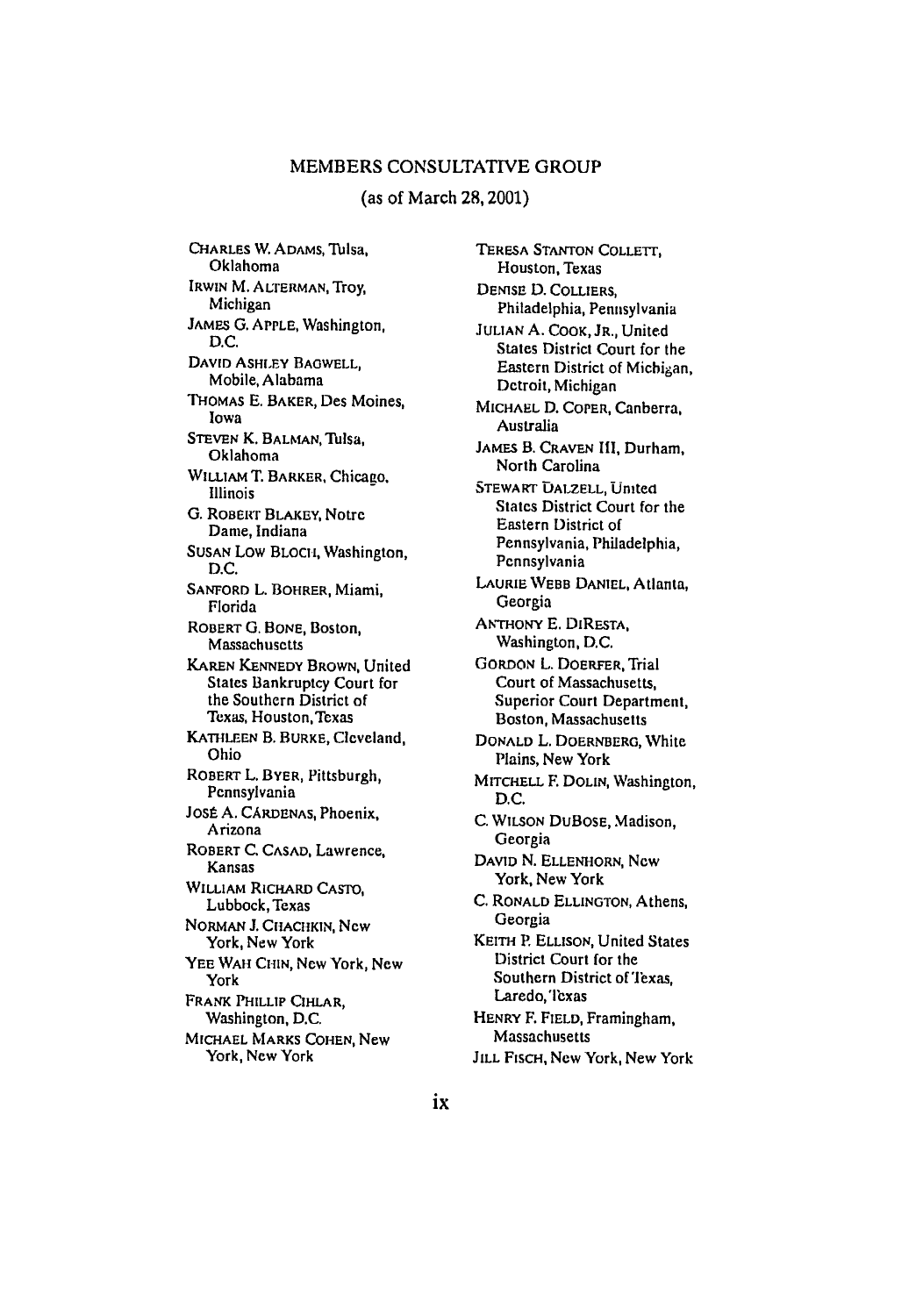ROBERT **G.** FLANDERS, **JR.,** Rhode Island Supreme Court, Providence, Rhode Island

JOSEPH Z. FLEMING, Miami, Florida

ERIC M. FREEDMAN, Hempstead, New York

José A. Fusté, United States District Court for the District of Puerto Rico, San Juan, Puerto Rico

ANTONIO GARCIA-PADLLA, San Juan, Puerto Rico

NANCY GERTNER, United States District Court for the District of Massachusetts, Boston, Massachusetts

CHARLES GARDNER GEYH, Bloomington, Indiana

JAMES **T.** GILES, United States District Court for the Eastern District of Pennsylvania, Philadelphia, Pennsylvania

R. NICHOLAS GIMBE., Philadelphia, Pennsylvania

BARRY P. GOODE, San Francisco, California

ROBERT A. GOODIN, San Francisco, California

PATRICIA J. GORENCE, United States District Court for the Eastern District of Wisconsin, Milwaukee, Wisconsin

JOAN B. GOTTSCHALL, United States District Court for the Northern District of Illinois, Chicago, Illinois

MICHAEL **D.** GREEN, Winston-Salem, North Carolina

JEFFREY J. **GREENBAUM,** Newark, New Jersey

WILLIAM T. HANGLEY, Philadelphia, Pennsylvania

RICHARD E. V. HARRIS, Piedmont, California ALVIN K. HELLERSTEIN, United States District Court for the Southern District of New York, New York, New York

LAWRENCE K. HELLMAN, Oklahoma City, Oklahoma

EDWIN **E.** HUDDLESON, III, Washington, D.C.

RICHARD W. HULBERT, New York, New York

SAMUEL ISSACHAROFF, New York, New York

RALPH A. **JACOBS,** Philadelphia, Pennsylvania

ROBERTA JACOBS-MEADWAY, Philadelphia, Pennsylvania

RICHARD L. JACOBSON, Washington, D.C.

BRADLEY D. JEssoN, Fort Smith, Arkansas

PAUL F. JONES, Buffalo, New York

**MICHAEL** EDWARD KEASLER, Texas Court of Criminal Appeals, Austin, Texas

MICIHAEL **J.** KEATING, St. Louis, Missouri

RT. HON. JUSTICE SIR KENNETH KEITH, Court of Appeal of New Zealand, Wellington, New Zealand

MARK R. **KILLENBECK,** Fayetteville, Arkansas

RICtlARD **A.** KILLWORIH, Dayton, Ohio

EDWARD LABATON, New York, New York

LAWRENCE J. LATro, Washington, D.C.

PAUL A. LEBEL, Tallahassee, Florida JOHN LEUBSDORF, Newark, New Jersey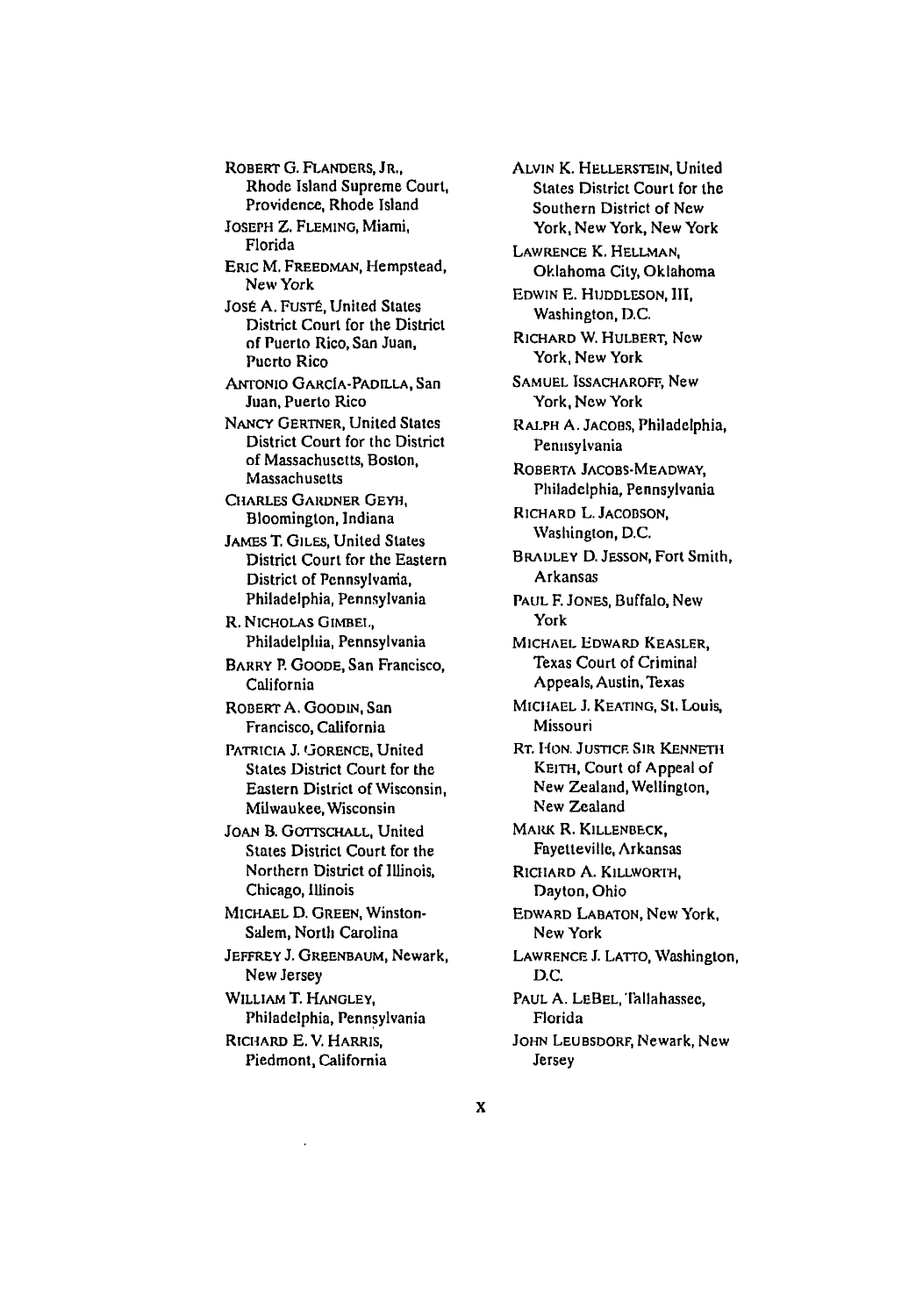DAVID I. LEVINE, Berkeley, California **WILLIAM** H. LEVIT, JR., Milwaukee, Wisconsin DONALD **M.** LEwis, Minneapolis, Minnesota HAROLD **S.** LEWIS, **JR.,** Macon, Georgia ROBERTA D. LIEBENBERG, Philadelphia, Pennsylvania JEFFREY F. LISS, Washington, D.C. HOUSTON PUTNAM LOWRY, Meriden, Connecticut WILLIAM V. **LUNEBURG.** Pittsburgh, Pennsylvania **MYLES V. LYNK, Tempe, Arizona** FRED T. MAGAZINER, Philadelphia, Pennsylvania **MORTON M. MANEKER, New** York, New York RAYMOND B. MARCIN, Washington, D.C. RICHARD L. **MARCUS,** San Francisco, California ELIZABETH PHILLIPS MARSH, Hamden, Connecticut PRENTICE H. MARSHALL, Daytona Beach, Florida STEPHEN **J. MATHES,** Philadelphia, Pennsylvania JAMES R. MAXEINER, Murray Hill, New Jersey COLLEEN MCMAHON, United States District Court for the Southern District of New York, White Plains, New York DANIEL **JOHN** MEADOR, Charlottesville, Virginia ARTHUR D. MELENDRES, Albuquerque, New Mexico RICHARD A. MICHAEL, Chicago, Illinois

GREGORY G. MURPHY, Billings, Montana

RICHARD L. **NEUMEIER,** Boston, Massachusetts TRACY A. NICHOLS, Miami, Florida RONALD **A.** NORWOOD, St. Louis, Missouri JAMES M. O'FALLON, Eugene, Oregon BETrY R. OWENS, Houston, Texas RICHARD W. PAINTER, Champaign, Illinois ROBERT **W. PASS,** "allahassee, Florida JAMES E. PrANDER, Champaign, Illinois EDWARD M. POSNER, Philadelphia, Pennsylvania SHELDON RAAB, New York, New York **MYRNA SHARON** RAEDER, Los Angeles, California BERNARD D. REAMS, JR., San Antonio, Texas JUDITH RESNIK, New Haven, Connecticut JANET LEACIi RICHARDS, Memphis, Tennessee KENNETH F. RIPPLE, United States Court of Appeals for the Seventh Circuit, South Bend, Indiana JAMES L. ROBERTSON, Jackson, Mississippi JEFFREY **A. ROSEN,** Washington, D.C. WILLIAM **GEORGE** Ross, Birmingham, Alabama THOMAS D. ROWE, JR., Durham, North Carolina TIMOTHY C. **RUSSELL,** Philadelphia, Pennsylvania PFTER M. SAPAROFF, Boston, Massachusetts JAMEs **F.** SCHATZ, Minneapolis, Minnesota